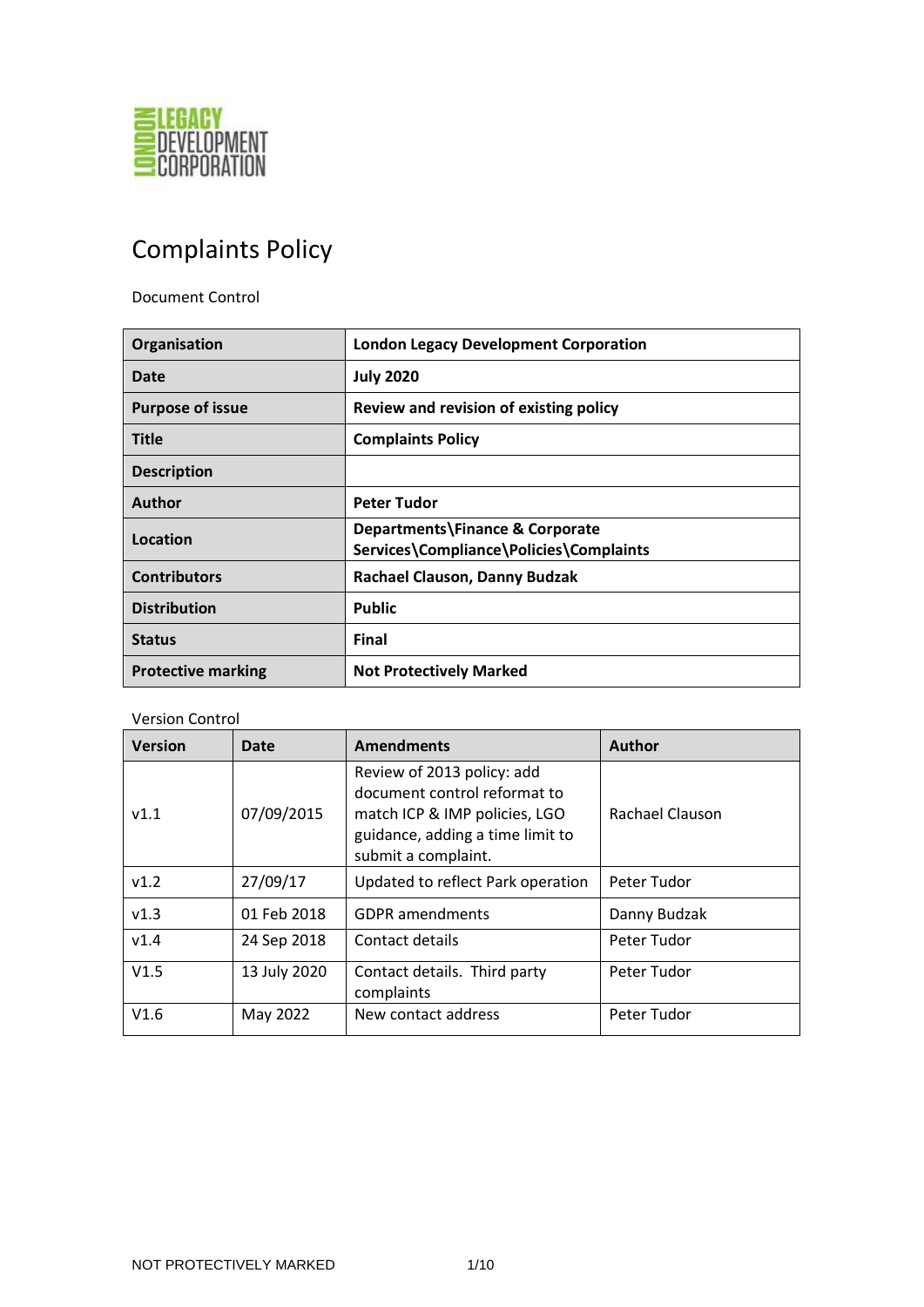## Contents

| 1.  |  |
|-----|--|
| 2.  |  |
| 3.  |  |
| 4.  |  |
| 5.  |  |
| 6.  |  |
| 7.  |  |
| 8.  |  |
| 9.  |  |
| 10. |  |
| 11. |  |
| 12. |  |
| 13. |  |
| 14. |  |
| 15. |  |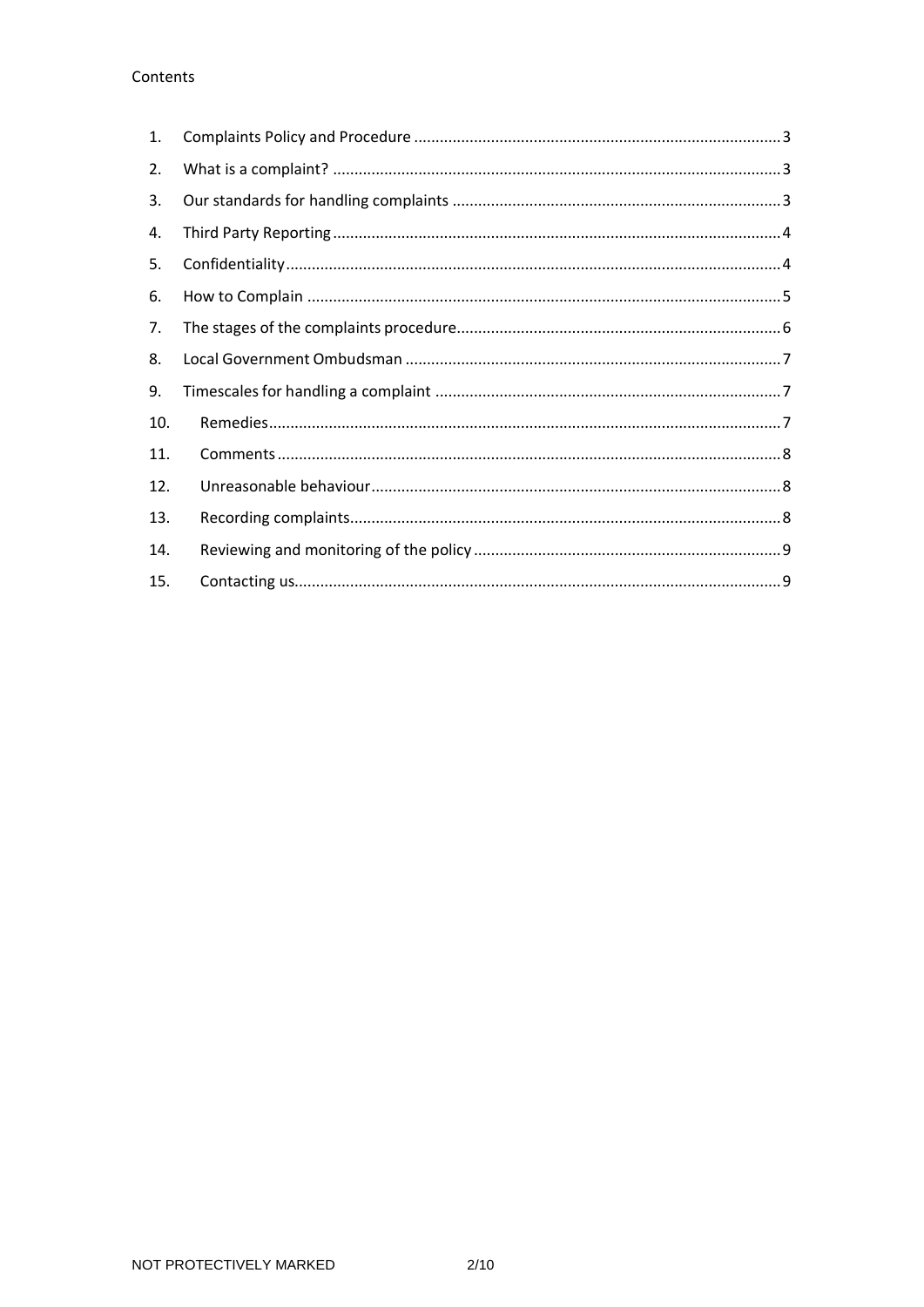#### <span id="page-2-0"></span>**1. Complaints Policy and Procedure**

- 1.1 The London Legacy Development Corporation is committed to providing a high quality service to everyone we deal with. In order to do this we need you to give us any comments about our service, and to tell us when we get things wrong. We want to help you resolve your complaint as quickly as possible.
- 1.2 We will listen to your complaints, treat them seriously, and learn from them so that we can continuously improve our service.

## <span id="page-2-1"></span>**2. What is a complaint?**

- 2.1 A complaint is an expression of dissatisfaction that requires a response, and any such complaint will be treated in line with this procedure.
- 2.2 Our policy covers complaints about:
	- 2.2.1 the services we provide,
	- 2.2.2 the behaviour of our staff and contractors, and
	- 2.2.3 any action or lack of action by staff and contractors affecting an individual or group.
- 2.3 Our complaints policy does not cover:
	- 2.3.1 planning application appeals. Details of which can be found on our website in the Planning section;
	- 2.3.2 appeals against decisions on Freedom of Information or Environmental Information Regulations requests, for which a different procedure is in place. Details of which can be found on our website in the Freedom of Information Section;
	- 2.3.3 matters that have already been fully investigated through this complaints procedure; or
	- 2.3.4 anonymous complaints.

## <span id="page-2-2"></span>**3. Our standards for handling complaints**

- 3.1 We treat all complaints seriously, whether they are made by telephone, by letter, email, or in person.
- 3.2 You will be treated with courtesy and fairness at all times. We ask that you will be courteous and fair in your dealings with our staff.
- 3.3 We will treat your complaint in confidence within the Legacy Corporation.
- 3.4 We will deal with your complaint promptly.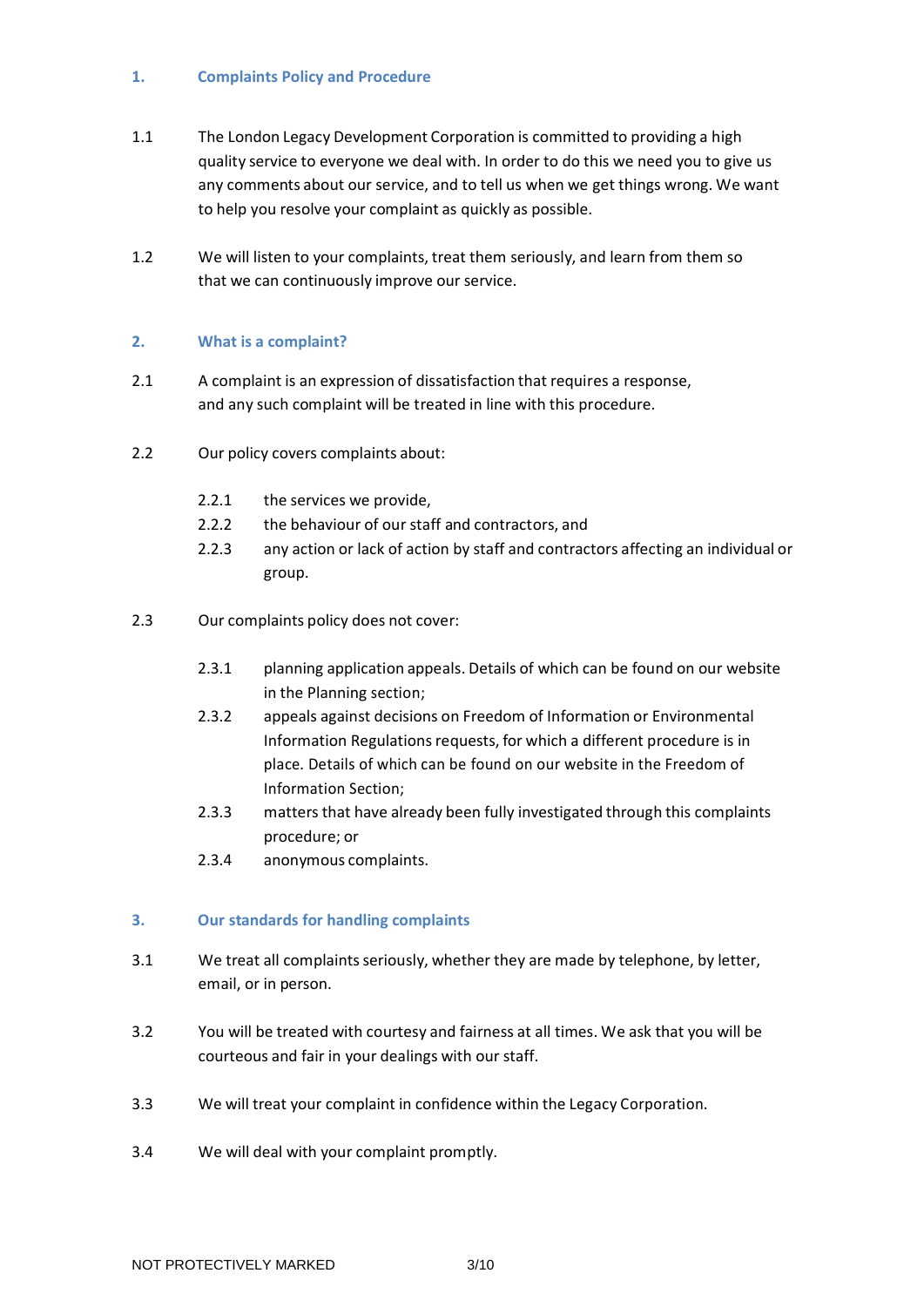- 3.5 We will acknowledge receipt of a written complaint within five working days and we will send you a full reply within 20 working days of receipt.
- 3.6 If we cannot send a full reply within 20 working days of receipt we will tell you the reason why and let you know when we will be able to reply in full.
- 3.7 If possible a complaint must be made no later than two months after:
	- 3.7.1 the date the event occurred or, if later,
	- 3.7.2 the date the event came to the notice of the complainant.
- 3.8 The time limit will not apply if the Legacy Corporation is satisfied that:
	- 3.8.1 the complainant can give a good reason for not making the complaint within that time limit, and
	- 3.8.2 despite the delay, it is still possible to investigate the complaint effectively and fairly.
- 3.9 We will not treat you less favourably than anyone else because of your:
	- 3.9.1 sex or marital status: this includes family status, responsibility for dependants, and gender (including gender reassignment, whether proposed, commenced or completed),
	- 3.9.2 sexual orientation,
	- 3.9.3 colour or race (this includes ethnic or national origin or nationality),
	- 3.9.4 disability,
	- 3.9.5 religious or political beliefs, or trade union affiliation, or
	- 3.9.6 other unjustifiable factors, for example language difficulties or age.

## <span id="page-3-0"></span>**4. Third Party Reporting**

- 4.1 Complainants may wish to have a third party act on their behalf. A third party is any person or organisation acting on behalf of or making enquiries for the complainant. Representatives may include advice organisations, professionals such as social workers, friends or family members, and elected representatives.
- 4.2 Where a third party is helping a complainant with a particular complaint and written authority is held to that effect, if the representative asks to be kept informed of progress on the complaint all possible steps will be taken to ensure that this happens.

#### <span id="page-3-1"></span>**5. Confidentiality**

5.1 All complaints received will be dealt with confidentially and treated in compliance with the General Data Protection Regulations. These regulations give people more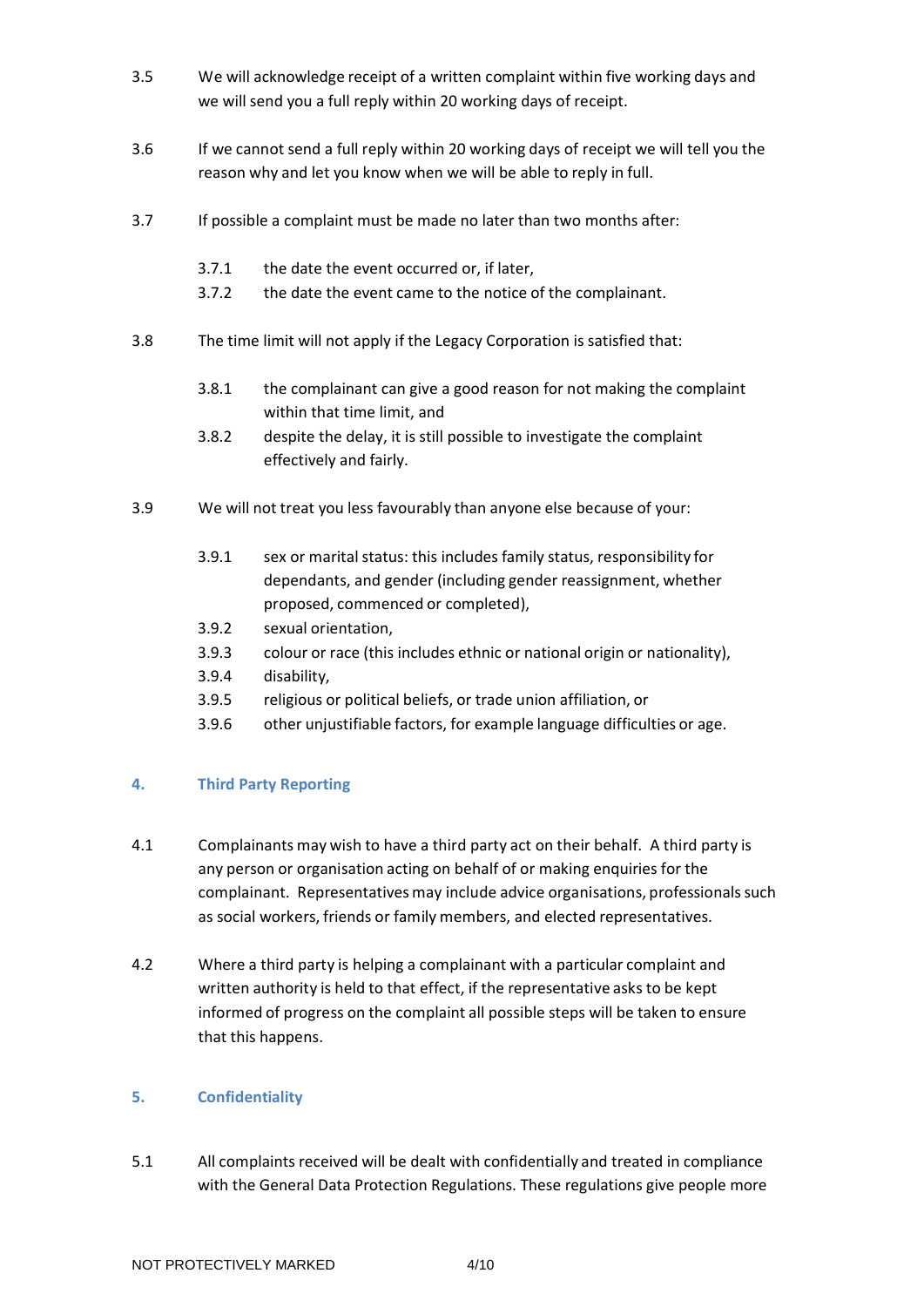information rights and replace the Data Protection Act.

#### <span id="page-4-0"></span>**6. How to Complain**

- 6.1 You can make a complaint, using the contact details set out below, in a number of ways:
	- 6.1.1 By telephone
	- 6.1.2 By email
	- 6.1.3 In writing or letter

Complaints requiring a response should not be made through social media channels.

- 6.2 We have a **three-stage** complaints procedure. At each stage it will help us to resolve your complaint quickly if you can give us details, including, where possible:
	- 6.2.1 The name of the service you are complaining about;
	- 6.2.2 What have we failed to do;
	- 6.2.3 When the incident or issue occurred;
	- 6.2.4 What would you like to see done to resolve the complaint;
	- 6.2.5 Your full name;
	- 6.2.6 Your address;
	- 6.2.7 Your telephone number or email address;
	- 6.2.8 Who (if anyone) you have already contacted regarding this complaint;
	- 6.2.9 Your complaint should be sent to the Corporate Complaints team. Contact details are set out below.
- 6.3 Please be advised that complaints received more than twelve months after the event will not be handled.
- 6.4 Complaints about a specific venue at the Park should in the first instance be made directly to the venue. The contact details are as follows:

| <b>VENUE</b>  | <b>TELEPHONE</b> | <b>EMAIL</b>                   | <b>ADDRESS</b>     |
|---------------|------------------|--------------------------------|--------------------|
| ArcelorMittal | 0333 8008 099    | tickets@arcelormittalorbit.com | 3 Thornton Street, |
| Orbit         |                  |                                | Queen Elizabeth    |
|               |                  |                                | Olympic Park,      |
|               |                  |                                | London,            |
|               |                  |                                | E20 2AD            |
| Copper Box    | 020 8221 4900    | copperboxarena@gll.org         | Queen Elizabeth    |
| Arena         |                  |                                | Olympic Park       |
|               |                  |                                | London             |
|               |                  |                                | E20 3HB            |
| Here East     | 020 3861 6844    | Debbie.Newman@hereeast.com     | Here East          |
|               |                  |                                | Queen Elizabeth    |
|               |                  |                                | Olympic Park       |
|               |                  |                                | London             |
|               |                  |                                | E20 3BS            |
| Lee Valley    | 03000 030        | jnorthrop@leevalleypark.org.uk | Eton Manor         |
| Hockey and    | 614              |                                | Leadmill Lane      |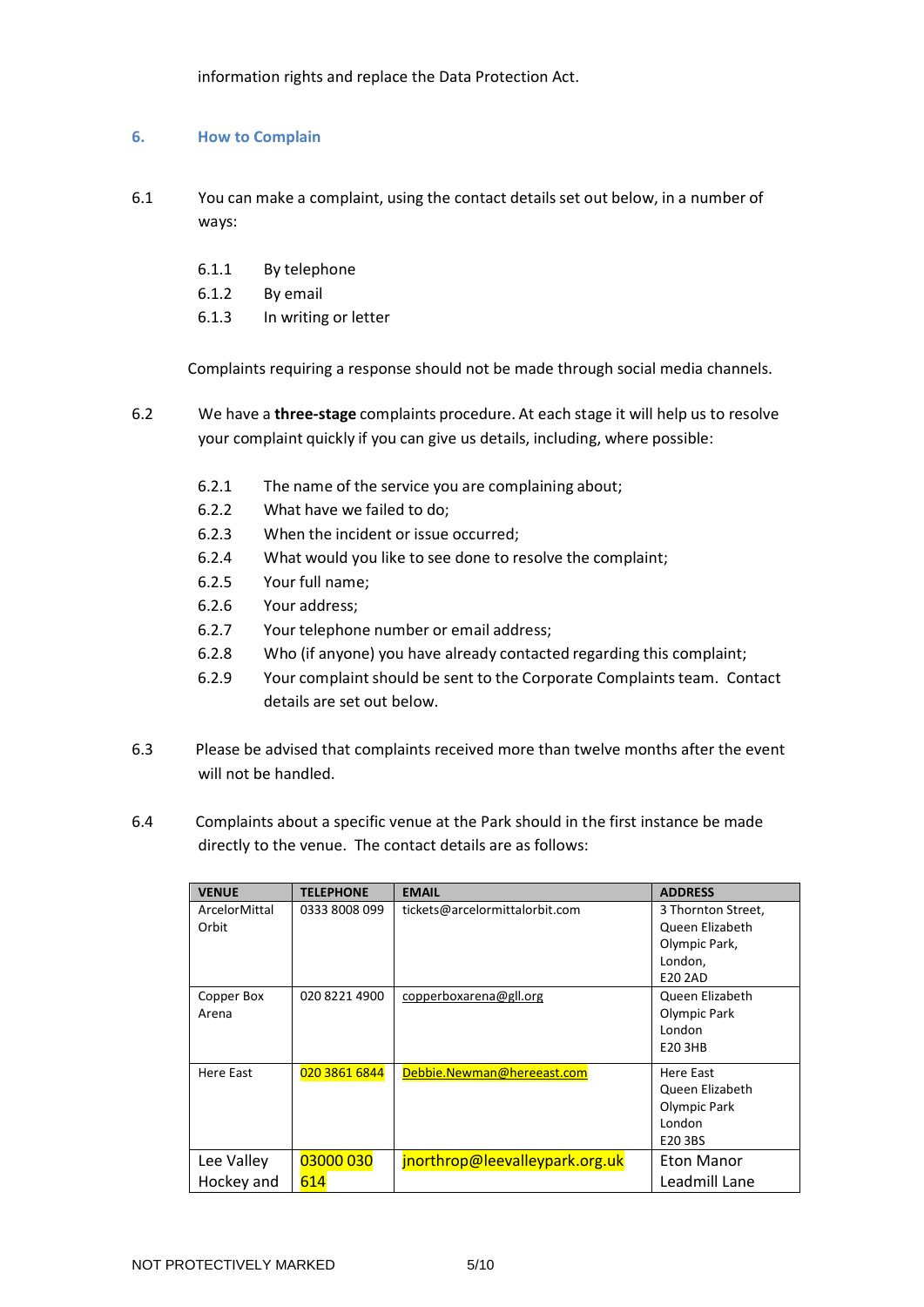| <b>Tennis</b>                |                  |                                | Queen Elizabeth                                                                       |
|------------------------------|------------------|--------------------------------|---------------------------------------------------------------------------------------|
| Centre                       |                  |                                | <b>Olympic Park</b>                                                                   |
|                              |                  |                                | <b>London</b>                                                                         |
|                              |                  |                                | E20 3AD                                                                               |
| Lee Valley                   | 03000 030        | jnorthrop@leevalleypark.org.uk | Abercrombie Road                                                                      |
| VeloPark                     | 613              |                                | Queen Elizabeth                                                                       |
|                              |                  |                                | <b>Olympic Park</b>                                                                   |
|                              |                  |                                | London                                                                                |
|                              |                  |                                | <b>E20 3AB</b>                                                                        |
| London<br>Aquatics<br>Centre | 020 8536 3150    | legacy.venues@gll.org          | <b>Oueen Elizabeth</b><br>Olympic Park<br>London<br>E20 2AQ                           |
| London<br>Stadium            | 0208 522 6001    | info@london-stadium.com        | Queen Elizabeth<br>Olympic Park,<br>London, UK<br>E20 2ST                             |
| Podium (The<br>Last Drop)    | 020 8221<br>9114 | info@thelastdrop.london        | Queen Elizabeth<br>Olympic Park<br><b>Thornton Street</b><br>London<br>E20 2AD        |
| Timber Lodge                 | 020 7241 9076    | info@e20events.co.uk           | 1A Honour Lea<br>Avenue,<br><b>Oueen Elizabeth</b><br>Olympic Park,<br>London E20 1DY |

- 6.5 Where LLDC receives a complaint about a third party (for example a venue or construction site) LLDC will ask your consent to pass the complaint to the body responsible. In order for the complaint to be investigated by the third party, your name and the nature of your complaint may be shared with the organisation. It will be the responsibility of the third party to respond to your complaint.
- 6.6 If you do not feel that you have received a satisfactory response from the third party, you are able to complain to LLDC and the staged complaint process will be followed as set out in Section 7. If LLDC has no specific responsibility for the third party and is therefore unable to resolve your complaint you will be advised at Stage One.
- <span id="page-5-0"></span>**7. The stages of the complaints procedure**
- 7.1 Stage 1
- 7.1.1 This is the first opportunity for a service to resolve a complainant's dissatisfaction, and the majority of complaints will be resolved at this stage. In the first instance, we will seek to get your complaint resolved by the staff directly responsible for the relevant service area or facilities.
- 7.2 Stage 2
- 7.2.1 If you are dissatisfied with the initial response you may request a review by the relevant Legacy Corporation Director (who may nominate someone to investigate the complaint). Your request should be sent to the address given below, marked clearly as a 'Stage 2 Complaint', and specifying what response you have received to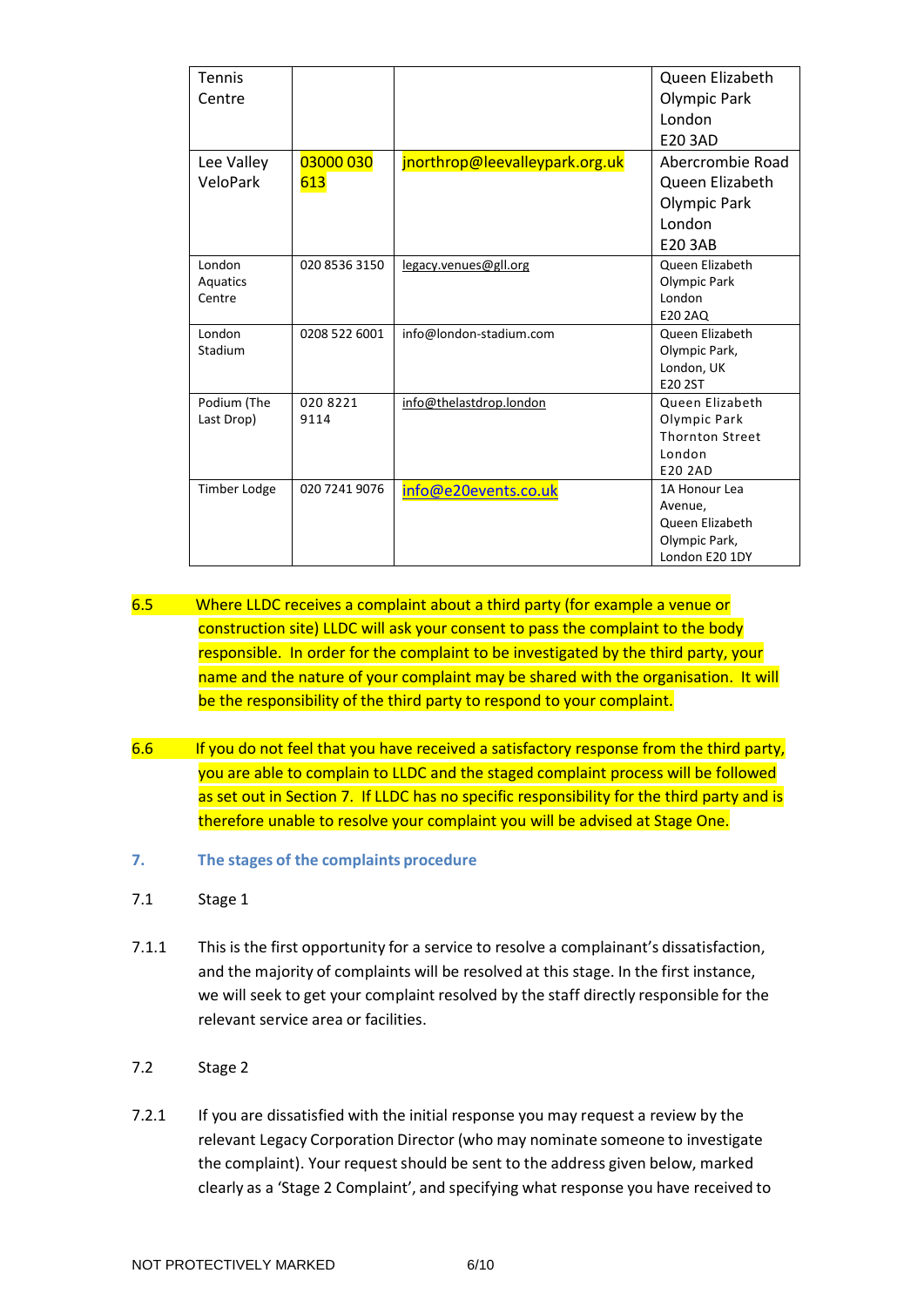date.

# 7.3 Stage 3

7.3.1 If you are dissatisfied with this response you may request a review by the Legacy Corporation's Chief Executive (who may nominate someone to investigate the complaint). Your request should be sent to the address given below, marked clearly as a 'Stage 3 Complaint'.

## <span id="page-6-0"></span>**8. Local GovernmentOmbudsman**

- 8.1 If the three-stage process has been followed but the complaint has not been resolved to your satisfaction, you may take your complaint to the Local Government Ombudsman. The Ombudsman is an independent body. They can be contacted in writing, by email or via the Local Government Ombudsman website.
- 8.2 Contact details for the Local Government Ombudsman are set out in the contact details section of this document.

## <span id="page-6-1"></span>**9. Timescalesfor handling a complaint**

- 9.1 At each stage of our complaints procedures we will take a maximum of 20 working days to respond to your complaint, and will acknowledge receipt of complaints within five working days. In most cases, complaints will be resolved a lot more quickly than that.
- 9.2 Extending time limits: we aim to complete all complaints within the timescales above; however, if a complaint is very complex it may occasionally be necessary to extend the time limit. If this is the case we will keep the complainant informed of progress with the investigation, the reasons for the delay, and inform them of the new deadline.
- 9.3 Following any stage of the procedure, a complainant has a maximum of 28 days from the date of the final response to request that their complaint be progressed to the next stage.

## <span id="page-6-2"></span>**10. Remedies**

- 10.1 When we get things wrong we will act to:
	- 10.1.1 accept responsibility and apologise if appropriate,
	- 10.1.2 explain what went wrong and why, and
	- 10.1.3 put things right by making any changes required.
- 10.2 The action we take to put matters right in response to a complaint can include any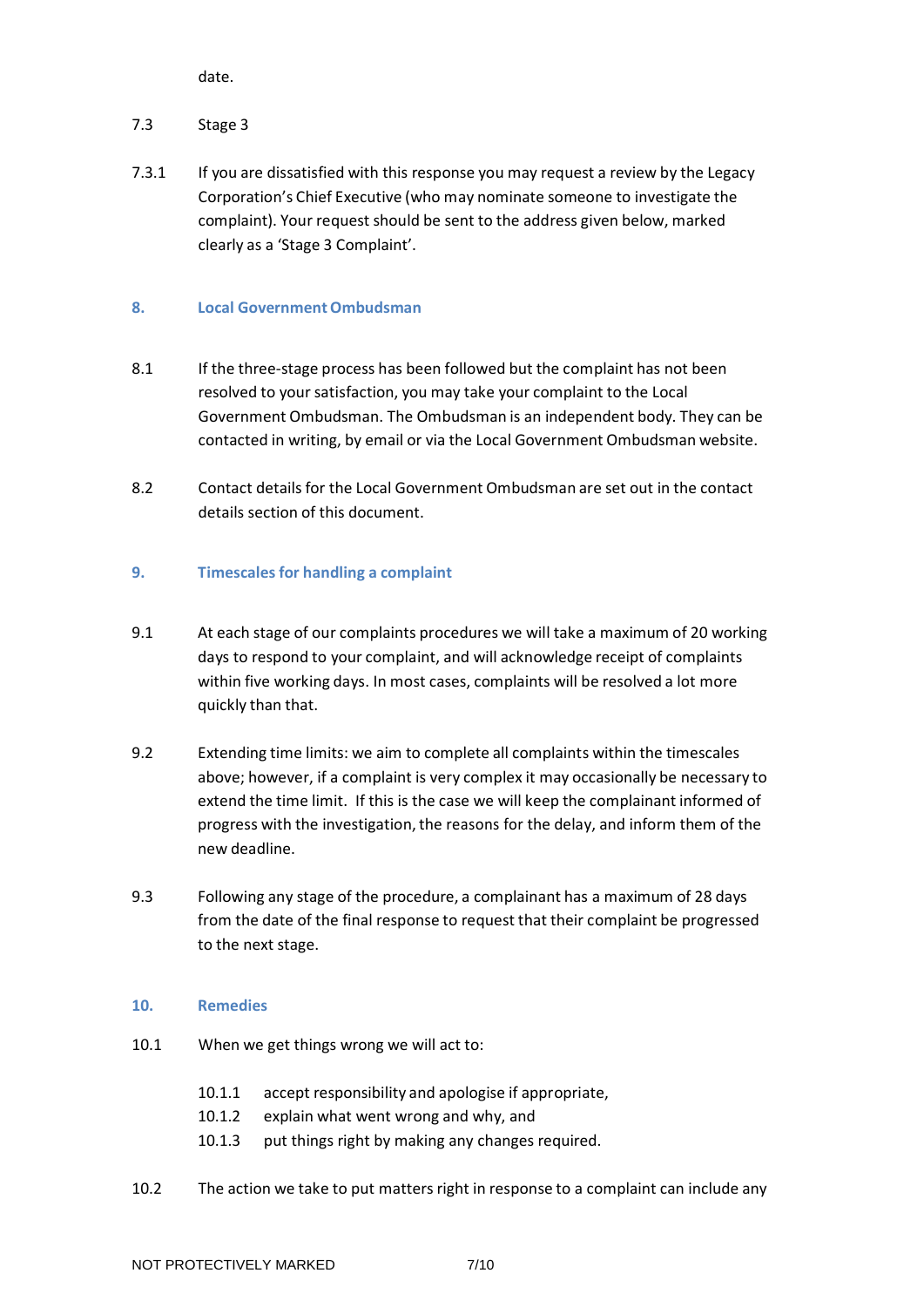combination of the remedies set out in the "menu" below. The general principle we follow is that a complainant should, so far as possible, be put in the position he or she would have been in, had things not gone wrong.

10.3 The reason for our decision will be recorded by the decision maker and included in our response.

## <span id="page-7-0"></span>**11. Comments**

- 11.1 Quality of service is an important measure of the effectiveness of public bodies. Therefore we believe that learning from complaintsis a powerful way of helping to develop our organisation and increase trust among the people who use our services. As well as learning from your complaints we are also interested in other ideas you may have on how we might do things better. We would also like you to tell us when we do things well.
- 11.2 You can make your comments by telephoning or writing to any members of our staff, or you can e-mail us. We will use your comments to help improve our service and the way we do things.

### <span id="page-7-1"></span>**12. Unreasonable behaviour**

- 12.1 All complaints will be processed in accordance with this policy. However, during this process, staff may have contact with unreasonable complainant behaviour and unreasonably persistent complainants.
- 12.2 The Local Government Ombudsman defines unreasonable and unreasonably persistent complainants as those complainants who, because of the nature or frequency of their contacts with an organisation, hinder the organisation's consideration of their or other people's, complaints.
- 12.3 If a complainant's behaviour is viewed as unreasonable or unreasonably persistent, the Legacy Corporation will seek to explain why this is a problem, but may also place limits on communications with an individual, or refuse to enter into further correspondence on a matter in relation to which a complaint has been determined. In these cases, complainants remain free to complain to the Local Government Ombudsman.

## <span id="page-7-2"></span>**13. Recording complaints**

- 13.1 We will log all complaints we receive so that we can monitor the types of problems, the best way to sort them out and how long we are taking to deal with them. This also helps us to take a closer look at how we can improve our own service delivery.
- 13.2 We will handle your information in line with data-protection legislation including General Data Protection Regulations (GDPR) which came into force on 25 May 2018.
	- We will only use your personal data to deal with the complaint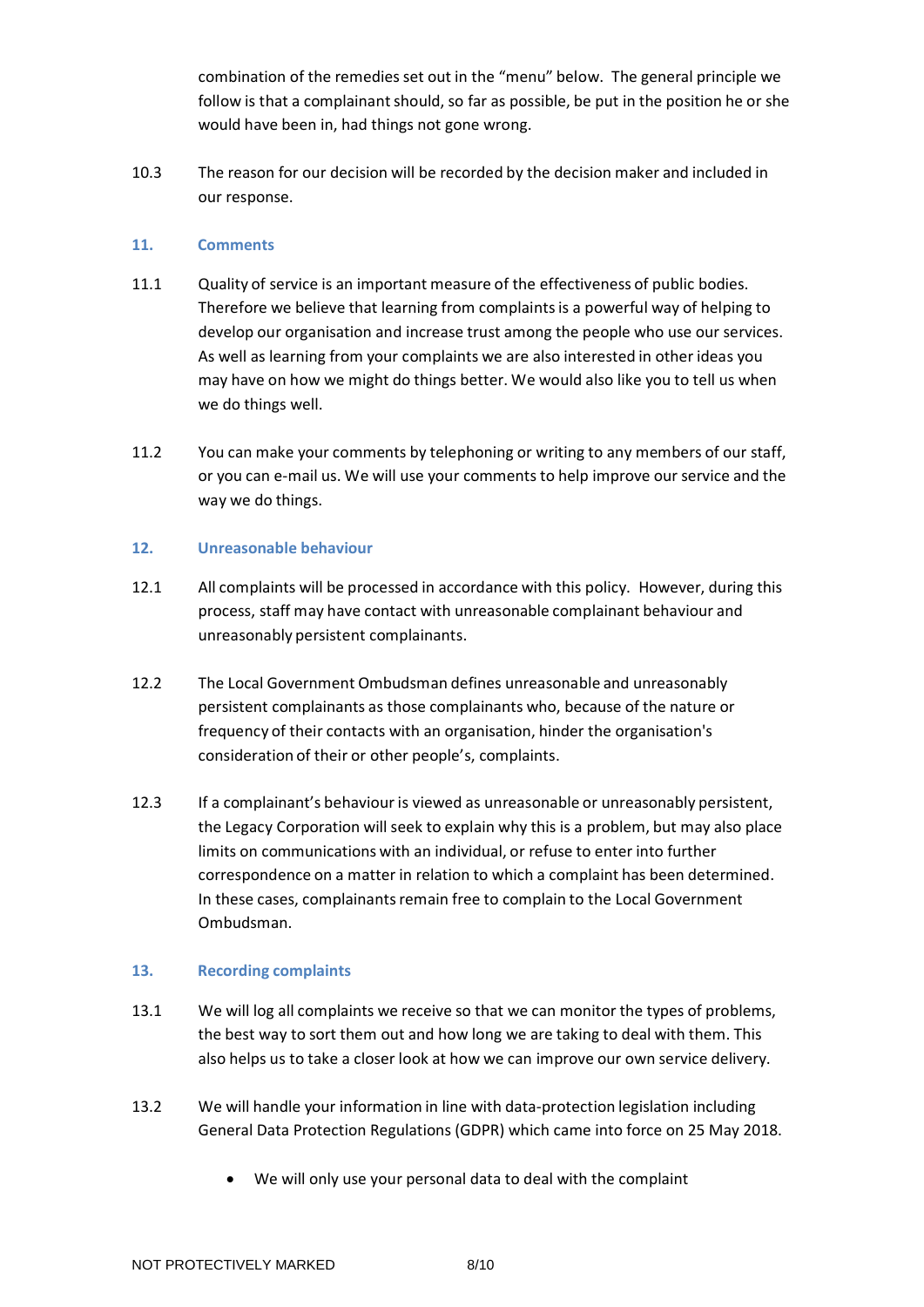- Your personal data will be held in a restricted and secure place and only people dealing with the complaint will have access
- You have the right to request what data the Legacy Corporation holds about you

### <span id="page-8-0"></span>**14. Reviewing and monitoring of the policy**

- 14.1 A full review of this policy will be carried out on an annual basis. However, throughout the course of each year, amendments will be made if necessary to reflect changes in legislation, regulations and changing business requirements.
- 14.2 The complaints procedures will be tested on a regular basis to make sure that the policy is being followed.

#### <span id="page-8-1"></span>**15. Contacting us**

15.1 All complaints and requests for review under our complaints procedures should be sent to the following address:

Customer Services

Park Operations and Venues London Legacy Development Corporation Level 10, 1 Stratford Place Montfichet Road London E20 1EJ

Email: [customerservices@queenelizabetholympicpark.co.uk](mailto:customerservices@queenelizabetholympicpark.co.uk)

Telephone: 08000 722 110

This service is operated on behalf of LLDC by Orbis Protect. Emails are answered within two working hours, and the telephone helpline operates between 0800-2000 hours daily.

#### **Construction Work at the Park:**

If you have any questions or concerns regarding construction work on Queen Elizabeth Olympic Park you can contact the team by calling our Park Help Line on 0800 0722 110

#### **Planning Authority**

 Complaints to the Planning Authority should be sent to [planningenquiries@londonlegacy.co.uk](mailto:planningenquiries@londonlegacy.co.uk) or

Planning Policy and Decisions Team London Legacy Development Corporation Level 9 5 Endeavour Square London